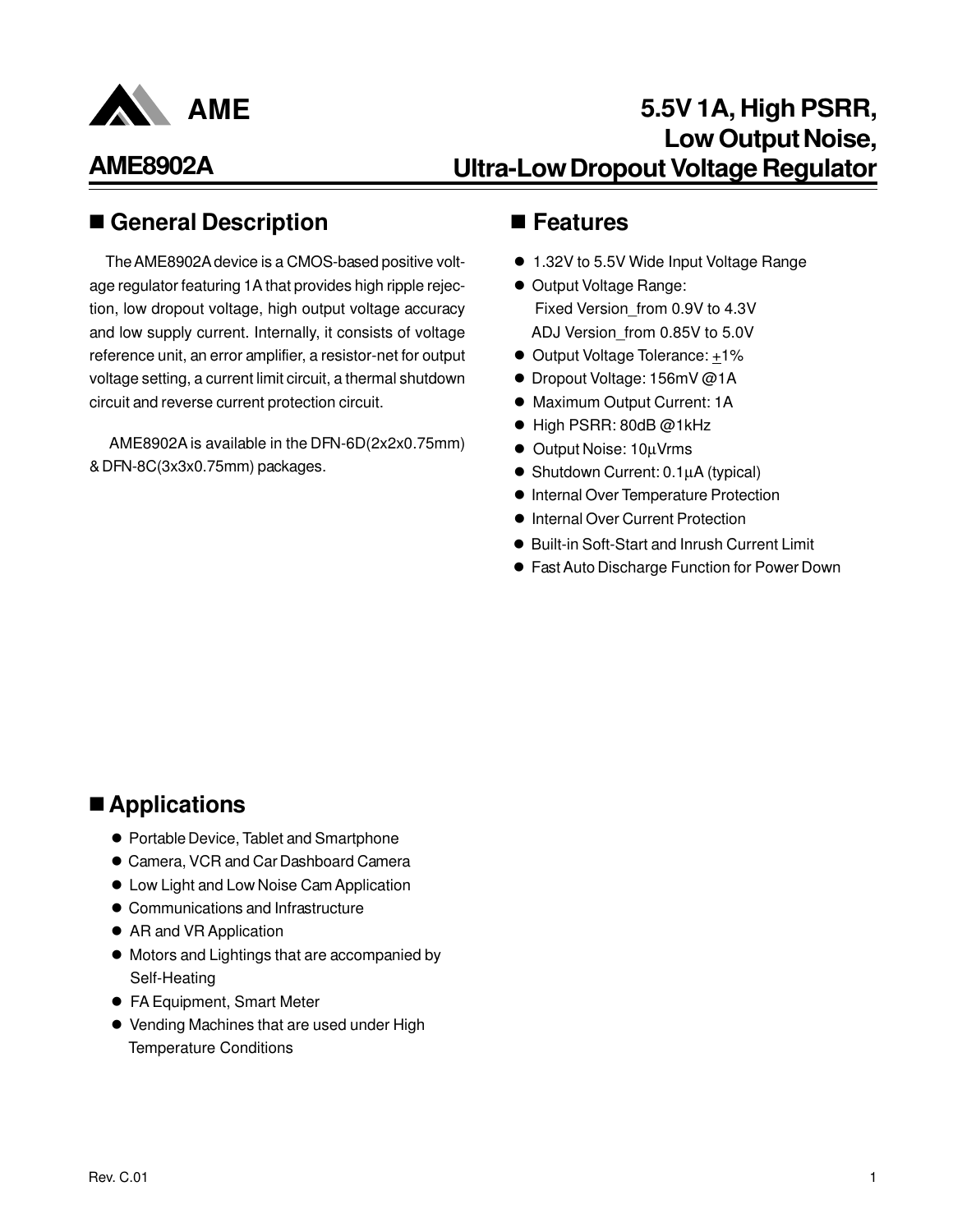

## $\blacksquare$  Typical Applications

### **A. Fixed Mode**



**B. ADJ Mode**

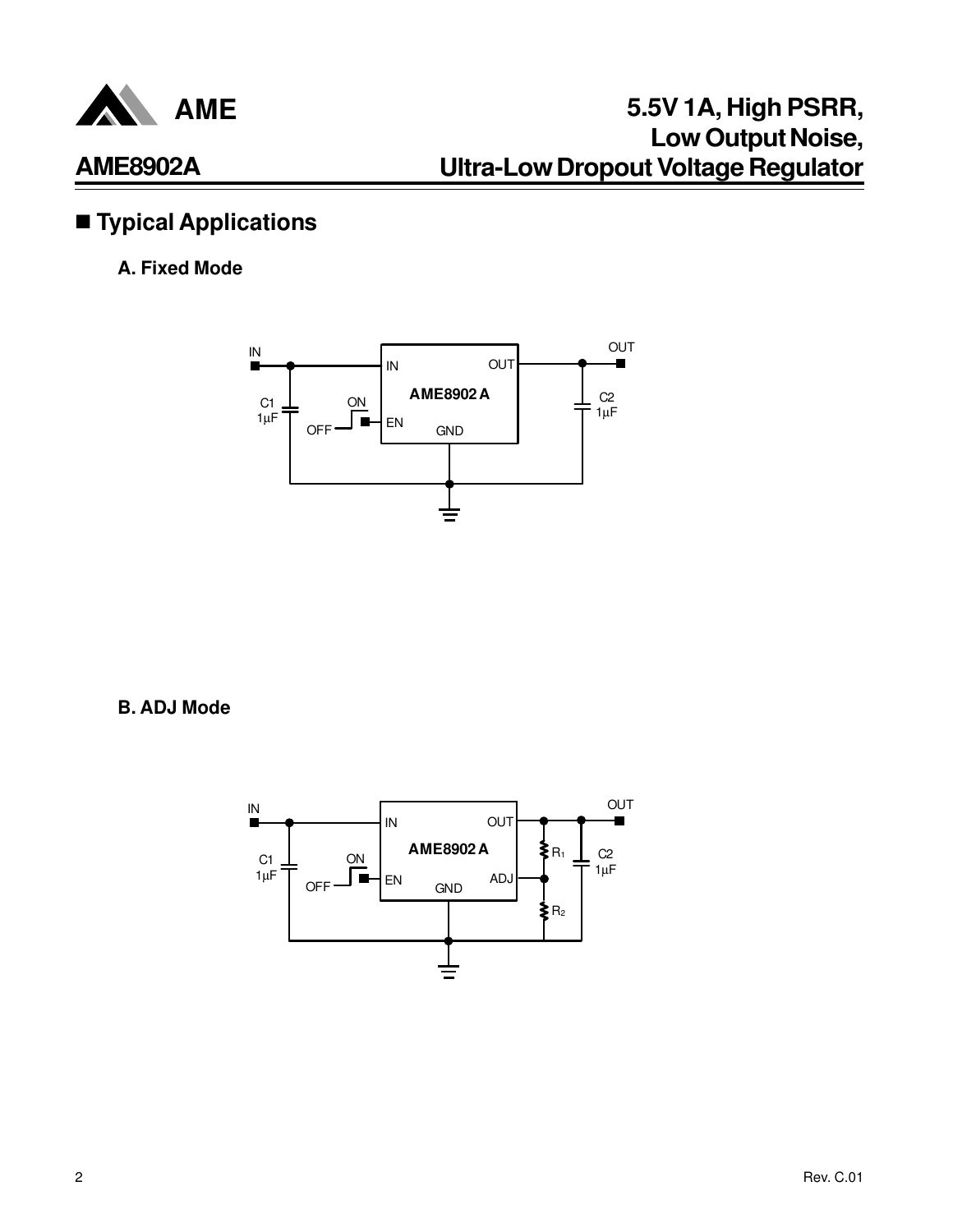

## n **Functional Block Diagram**

### **Fixed Version**



#### **ADJ Version**

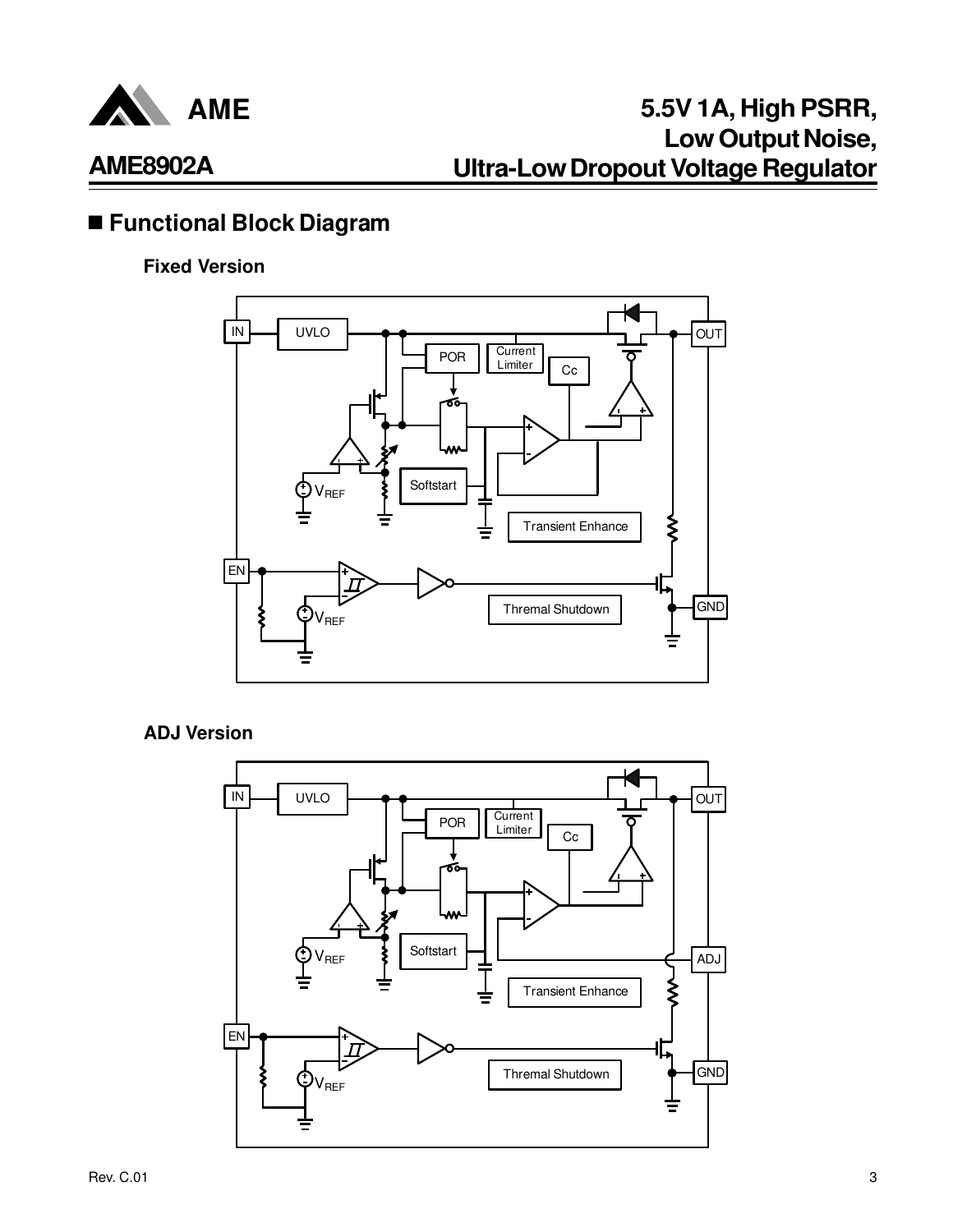

## ■ Pin Configuration

**DFN-6D (2x2x0.75mm) Top View**



### **AME 8902A-AVYxxx**

- 1. OUT
- 2. NC 3. GND
- 4. EN
- 5. NC
- 6. IN

**\* Die Attach: Conductive Epoxy** 





#### **AME 8902A-BVYADJ**

- 1. OUT
- 2. ADJ
- 3. GND
- 4. EN
- 5. NC
- 6. IN

**\* Die Attach: Conductive Epoxy** 

**DFN-8C (3x3x0.75mm) Top View**



5**<b>1** AME 8902A-AVAADJ

- 1. IN 2. IN
- 3. OUT
- 4. OUT
- 5. ADJ
- 6. GND
- 7. NC
- 8. EN
- **\* Die Attach: Conductive Epoxy**

**Note: Connect exposed pad (heat sink on the back) to GND.**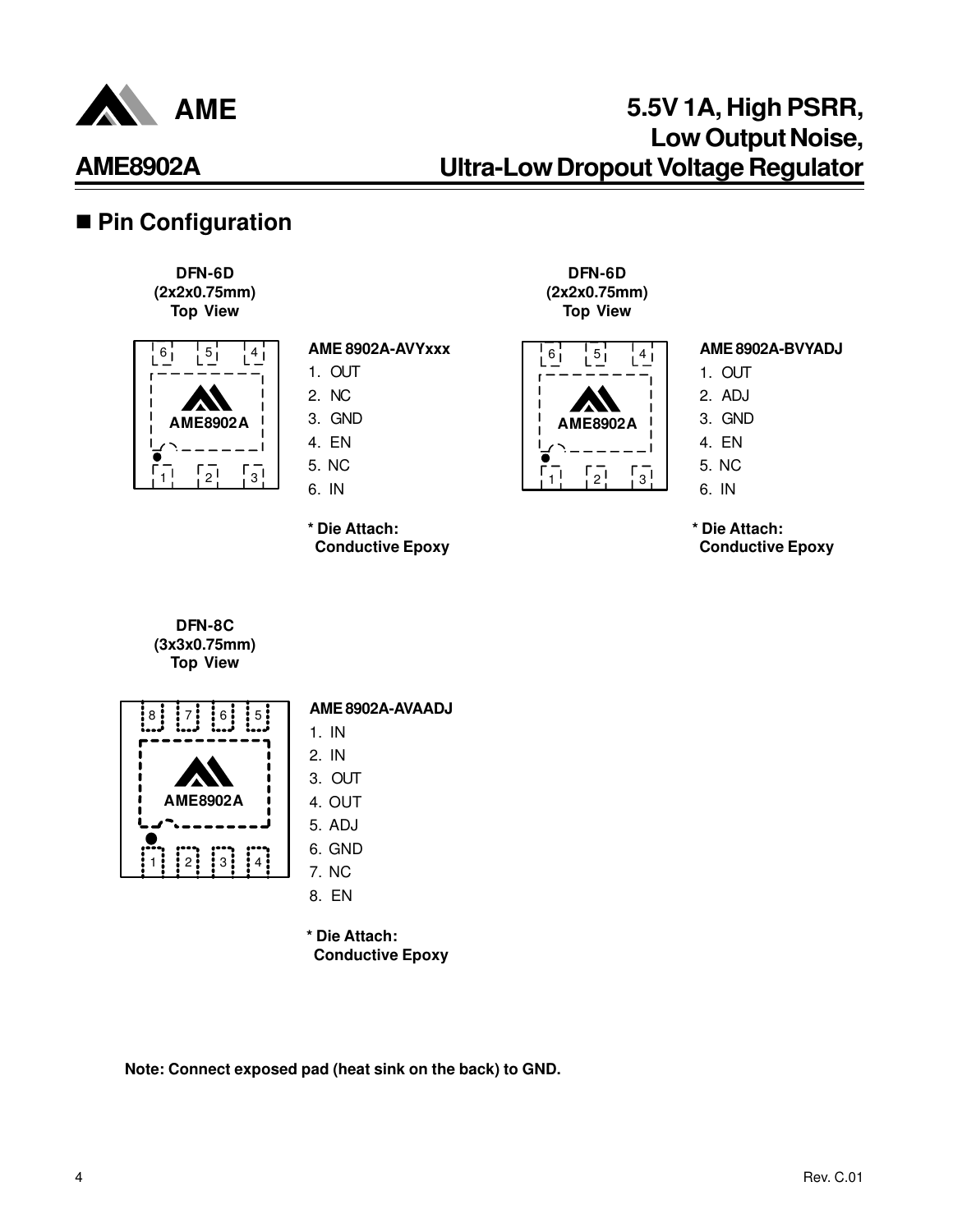

# **AME8902A**

## ■ Pin Description

|                    |                           | <b>Pin Number</b> |                        |                        |
|--------------------|---------------------------|-------------------|------------------------|------------------------|
| Pin<br><b>Name</b> | Pin<br><b>Description</b> |                   | DFN-6D<br>(2x2x0.75mm) | DFN-8C<br>(3x3x0.75mm) |
|                    |                           | A                 | B                      | A                      |
| IN                 | Input Voltage pin         | 6                 | $6\,$                  | 1, 2                   |
| <b>GND</b>         | Ground pin                | 3                 | 3                      | 6                      |
| <b>OUT</b>         | Output Voltage pin        |                   |                        | 3, 4                   |
| EN                 | Enable pin                | $\overline{4}$    | 4                      | 8                      |
| <b>ADJ</b>         | ADJ pin                   | <b>NA</b>         | $\overline{2}$         | 5                      |
| <b>NC</b>          | No connection             | 2/5               | 5                      | 7                      |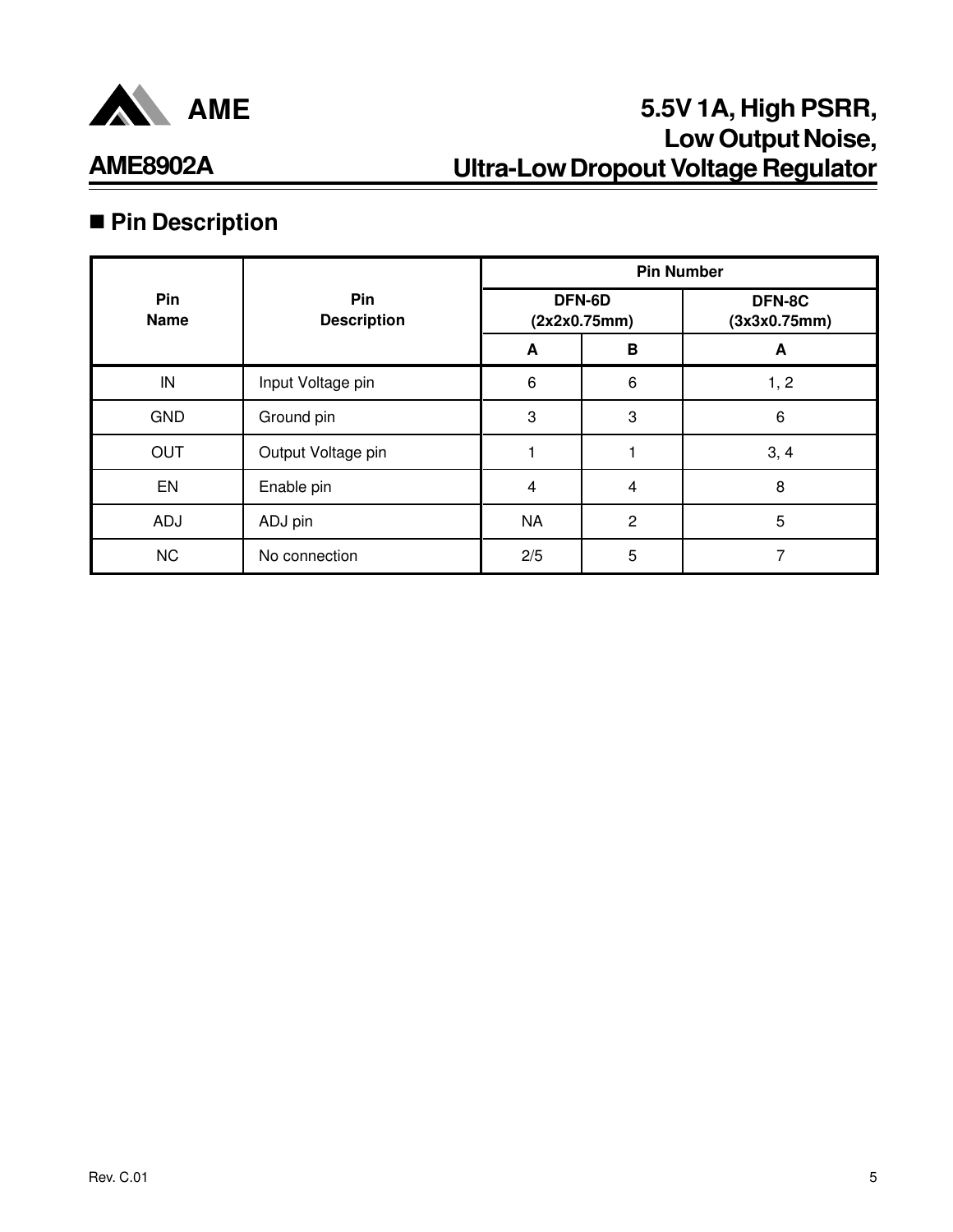

## $\blacksquare$  **Ordering Information**



| Version                          | <b>Pin Configuration</b>                                                                                 | <b>Package Type</b> | <b>Number of Pins</b> | <b>Output Voltage</b>                                                                   |
|----------------------------------|----------------------------------------------------------------------------------------------------------|---------------------|-----------------------|-----------------------------------------------------------------------------------------|
| AME8902A<br>1. $V_{ADJ} = 0.85V$ | 1. OUT<br>A<br>2. NC<br>$(DFN-6D)$<br>3. GND<br>4. EN<br>5. NC<br>6. IN                                  | V: DFN              | A: 8<br>Y: 6          | 100: 1.0V<br>120: 1.2V<br>150: 1.5V<br>180: 1.8V<br>250: 2.5V<br>280: 2.8V<br>300: 3.0V |
|                                  | 1. OUT<br>B<br>2. ADJ<br>$(DFN-6D)$<br>(ADJ Version) 3. GND<br>4. EN<br>5. NC<br>6. IN                   |                     |                       | 330: 3.3V<br>ADJ: ADJ                                                                   |
|                                  | 1.1N<br>A<br>2. IN<br>$(DFN-8C)$<br>(ADJ Version) 3. OUT<br>4. OUT<br>5. ADJ<br>6. GND<br>7. NC<br>8. EN |                     |                       |                                                                                         |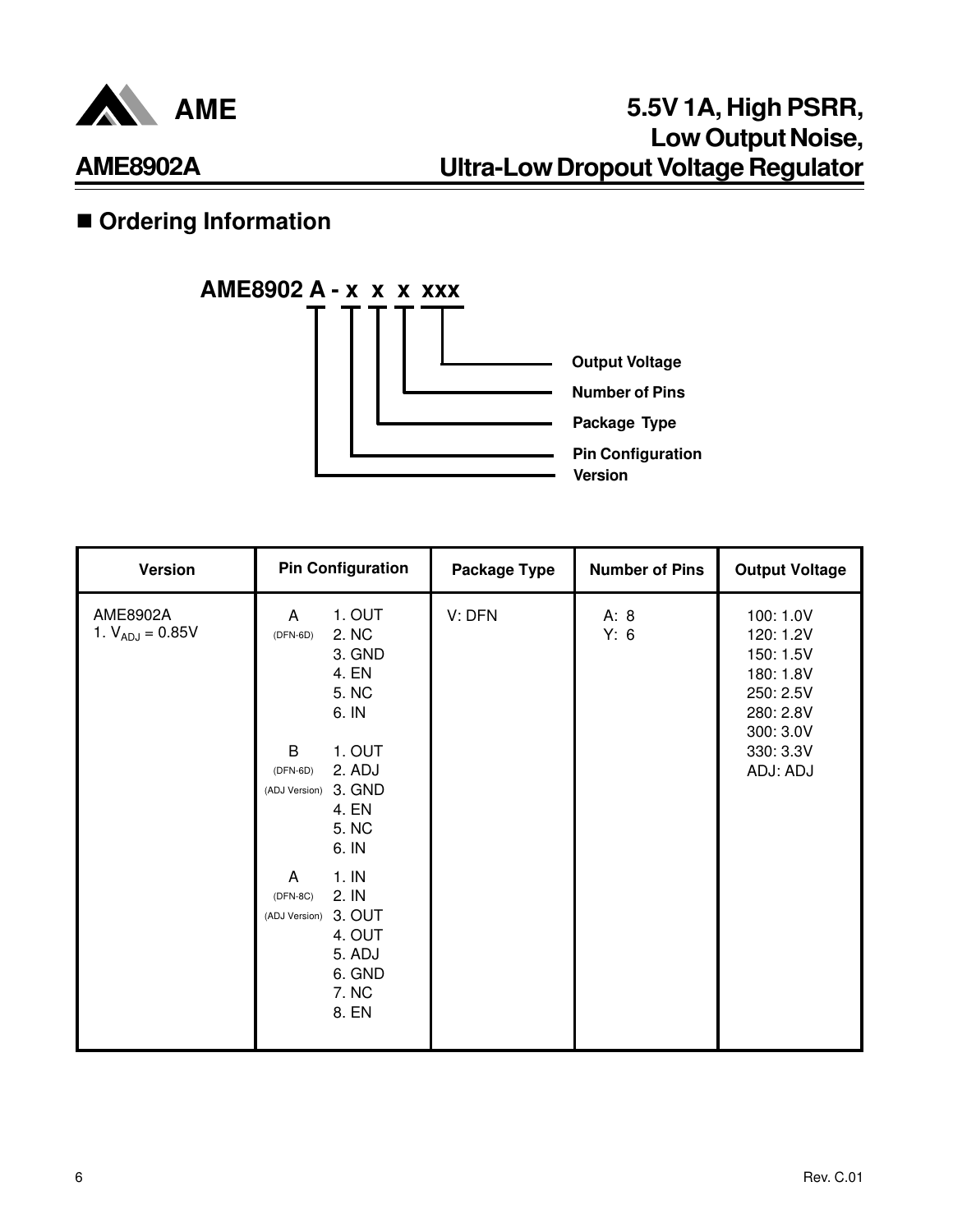

## n **Absolute Maximum Ratings**

| <b>Parameter</b>          |            | <b>Maximum</b> | <b>Unit</b> |
|---------------------------|------------|----------------|-------------|
| Input Voltage             |            | $-0.3$ to 6    | v           |
| Enable Voltage            |            | $-0.3$ to 6    | v           |
| <b>Output Voltage</b>     |            | $-0.3$ to 6    | v           |
|                           | <b>HBM</b> | ± 4            | kV          |
| <b>ESD Classification</b> | <b>MM</b>  | ±200           | V           |
|                           | <b>CDM</b> | ±1000          | V           |

## ■ Recommended Operating Conditions

| <b>Parameter</b>           | Symbol                 | Rating          | <b>Unit</b> |
|----------------------------|------------------------|-----------------|-------------|
| Input Voltage              | $V_{IN}$               | 1.32 to 5.5     |             |
| Ambient Temperature Range  | Т <sub>А</sub>         | $-40$ to $+85$  |             |
| Junction Temperature Range | Т,                     | $-40$ to $+125$ | $^{\circ}C$ |
| Storage Temperaturen Range | ${\sf T}_{\text{STG}}$ | $-55$ to $+150$ |             |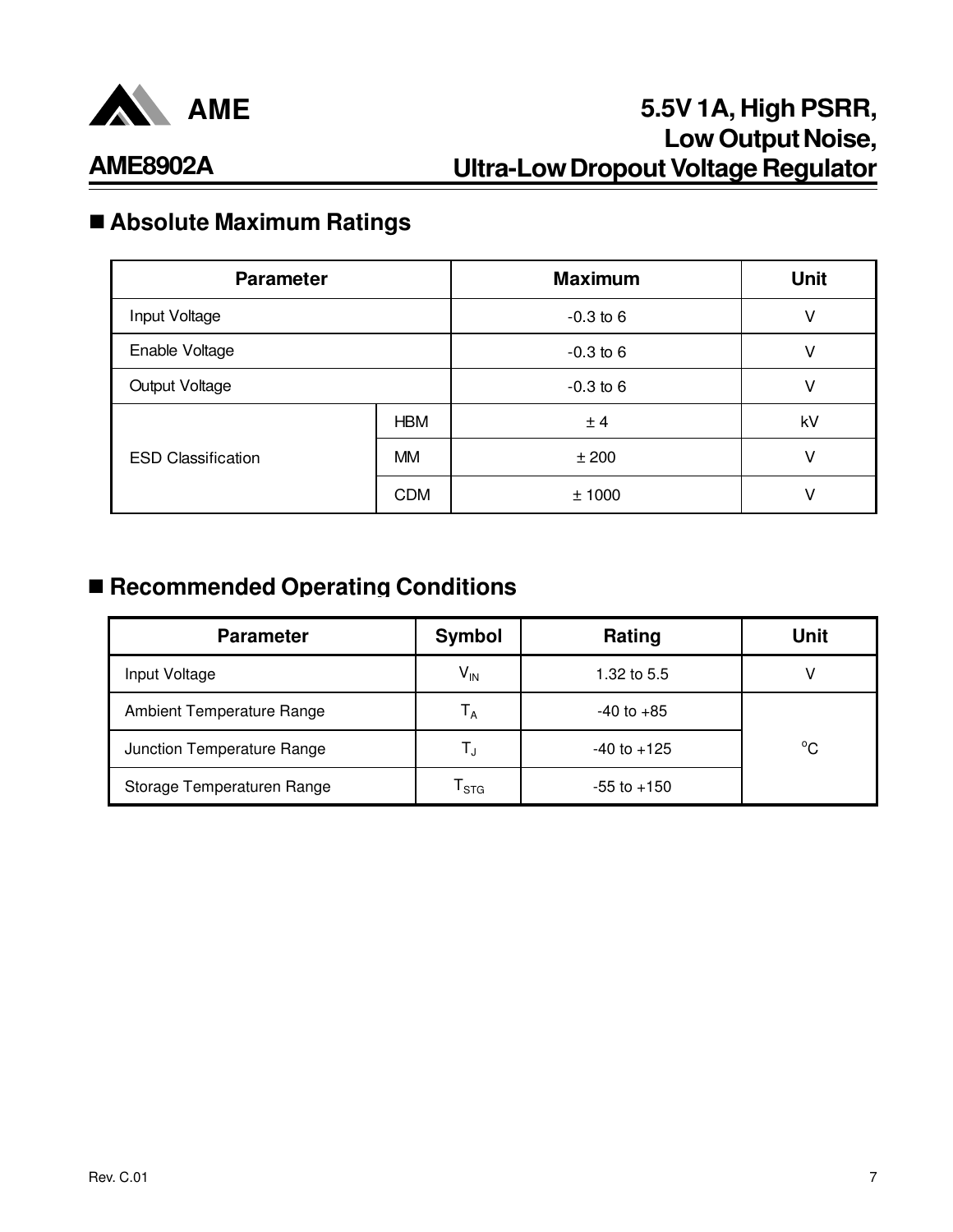

## n **Thermal Information**

| <b>Parameter</b>                      | Package                | <b>Die Attach</b>       | <b>Symbol</b>        | <b>Maximum</b> | <b>Unit</b>      |
|---------------------------------------|------------------------|-------------------------|----------------------|----------------|------------------|
| Thermal Resistance*                   | DFN-6D<br>(2x2x0.75mm) | <b>Conductive Epoxy</b> |                      | 16             | $^{\circ}$ C / W |
| (Junction to Case)                    | DFN-8C<br>(3x3x0.75mm) |                         | $\theta_{\text{JC}}$ | 8              |                  |
| <b>Thermal Resistance</b>             | DFN-6D<br>(2x2x0.75mm) | <b>Conductive Epoxy</b> |                      | 66             | $^{\circ}$ C / W |
| (Junction to Ambient)                 | DFN-8C<br>(3x3x0.75mm) |                         | $\theta_{JA}$        | 41             |                  |
| <b>Internal Power Dissipation</b>     | DFN-6D<br>(2x2x0.75mm) | <b>Conductive Epoxy</b> | $P_D$                | 1515           | mW               |
|                                       | DFN-8C<br>(3x3x0.75mm) |                         |                      | 2420           |                  |
| Lead Temperature (soldering 10 sec)** | 300                    | $^{\circ}C$             |                      |                |                  |

 $^{\star}$  Measure  $\theta_{\text{JC}}$  on backside center of Exposed Pad.

\*\* MIL-STD-202G210F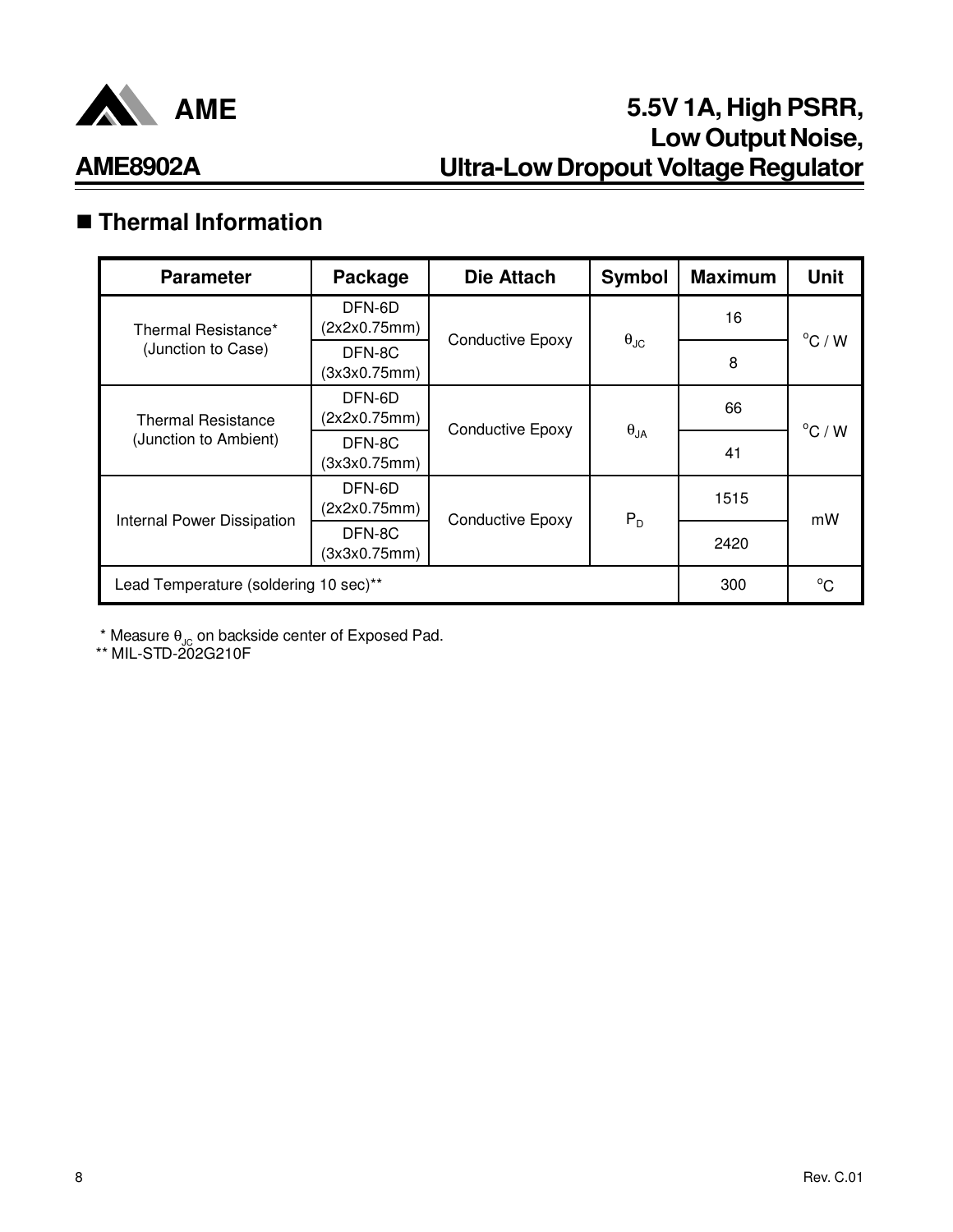

# **AME8902A**

## n **Electrical Specifications**

 $V_{\text{IN}} = V_{\text{OUT}} + 1V$  ,  $I_{\text{OUT}} = 1 \text{ mA}$  ,  $C_{\text{IN}} = C_{\text{OUT}} = 1.0 \mu\text{F}$  ,  $T_{\text{A}} = 25^{\circ}\text{C}$  unless otherwise noted.

| <b>Parameter</b>                | Symbol                    |                                           | <b>Test Condition</b>                                                                                                              | Min          | <b>Typ</b> | Max            | <b>Units</b>  |
|---------------------------------|---------------------------|-------------------------------------------|------------------------------------------------------------------------------------------------------------------------------------|--------------|------------|----------------|---------------|
| Input Voltage                   | $V_{\text{IN}}$           |                                           |                                                                                                                                    | 1.32         |            | 5.5            | $\vee$        |
|                                 |                           | $V_{\text{OUT}} < 1.8V$                   |                                                                                                                                    | $-20$        |            | $+20$          | mV            |
| Output Voltage Accuracy         | $V_{\text{OUT,ACC}}$      |                                           | $V_{OUT} \ge 1.8V$                                                                                                                 | $-1.0$       |            | $+1.0$         | $\%$          |
|                                 |                           | Fix                                       | AME8902A                                                                                                                           | 0.9          |            | 4.3            | V             |
| Output Voltage Range            | $V_{OUT}$                 | ADJ                                       |                                                                                                                                    | 0.85         |            | 5.0            | $\vee$        |
| ADJ Referenca Voltage           | $V_{REF}$                 |                                           | AME8902A                                                                                                                           | 0.8415       | 0.85       | 0.8585         | $\mathsf{V}$  |
|                                 |                           |                                           | $V_{OUT(NOM)} \leq 1.1V$                                                                                                           |              | *Note2     |                |               |
|                                 |                           |                                           | $1.1V < V_{OUT(NOM)} \leq 1.8V$                                                                                                    |              | 220        | 285            |               |
| Dropout Voltage<br>*Note1       | $V_{DROP}$                | $I_{OUT} = 1A$                            | $1.8V < V_{OUT(NOM)} \leq 2.5V$                                                                                                    |              | 185        | 250            | mV            |
|                                 |                           |                                           | $2.5V < V_{OUT(NOM)} \leq 3.3V$                                                                                                    |              | 165        | 230            |               |
|                                 |                           |                                           | $3.3V < V_{\text{OUT(NOM)}} \leq 5.0V$                                                                                             |              | 140        | 200            |               |
| <b>Output Current</b>           | $I_{OUT}$                 | $V_{OUT} > 0.8V$                          |                                                                                                                                    | $\mathbf{1}$ |            |                | A             |
| <b>Current Limit</b>            | $I_{LIM}$                 | $V_{OUT} > 0.8V$                          |                                                                                                                                    | 1.3          | 1.56       |                | A             |
| <b>Short Circuit Current</b>    | $I_{SC}$                  |                                           | $V_{OUT} = 0V$                                                                                                                     |              |            | 186            | mA            |
| Quiescent Current               | $I_{\Omega}$              |                                           | $I_{OUT} = 0mA$ , $V_{EN} = V_{IN}$                                                                                                |              | 85         | 130            | μA            |
| Shutdown Current                | $I_{\text{SHDN}}$         |                                           | $\mathsf{V}_{\mathsf{IN}} = 5 \mathsf{V}$ , $\mathsf{V}_{\mathsf{OUT}} = 0 \mathsf{V}$ , $\mathsf{V}_{\mathsf{EN}} = 0 \mathsf{V}$ |              | 0.1        | $\overline{2}$ | μA            |
| Line Regulation                 | $REG_{LINE}$              |                                           |                                                                                                                                    |              | 0.01       |                | $\% / V$      |
| Load Regulation                 | <b>REG<sub>LOAD</sub></b> |                                           | $I_{OUT}$ = 10mA to 1000mA                                                                                                         |              | 1          | 50             | mV            |
|                                 | $V_{EN(LO)}$              | $V_{IN(MIN)} \leq V_{IN} \leq 5.5V$       |                                                                                                                                    |              |            | 0.4            | V             |
| EN Input Threshold              | $V_{EN(HI)}$              | $V_{IN(MIN)} \leq V_{IN} \leq 5.5V$       |                                                                                                                                    | $\mathbf{1}$ |            | $V_{IN}$       | V             |
| Output Voltage Noise            | eN                        |                                           |                                                                                                                                    |              | 10         |                | $\mu V_{RMS}$ |
| Power Supply Ripple Rejection   | <b>PSRR</b>               | $I_{\text{OUT}} = 1 \text{mA}$ , f = 1kHz |                                                                                                                                    |              | 80         |                | dB            |
| Under Voltage Lockout           | VUVLO                     | <b>Rising Edge</b>                        |                                                                                                                                    |              | 1.3        |                | $\vee$        |
| Under Voltage Lockout Hystereis | V <sub>UVLO, HY</sub>     |                                           |                                                                                                                                    |              | 0.3        |                | V             |
| Over Temperature Shutdown       | <b>OTS</b>                |                                           |                                                                                                                                    |              | 165        |                | $^{\circ}C$   |
| Over Temperature Hysteresis     | <b>OTH</b>                |                                           |                                                                                                                                    |              | 35         |                | $^{\circ}$ C  |

\*Note1: Dropout Voltage is measure at  $V_{\text{OUT}} = V_{\text{OUT(NOM)}} \times 99\%.$ 

\*Note2: For  $V_{\text{OUT}}$  below 1.1V, Dropout Voltage is the  $V_{IN(MIN)}$  to Output Differential.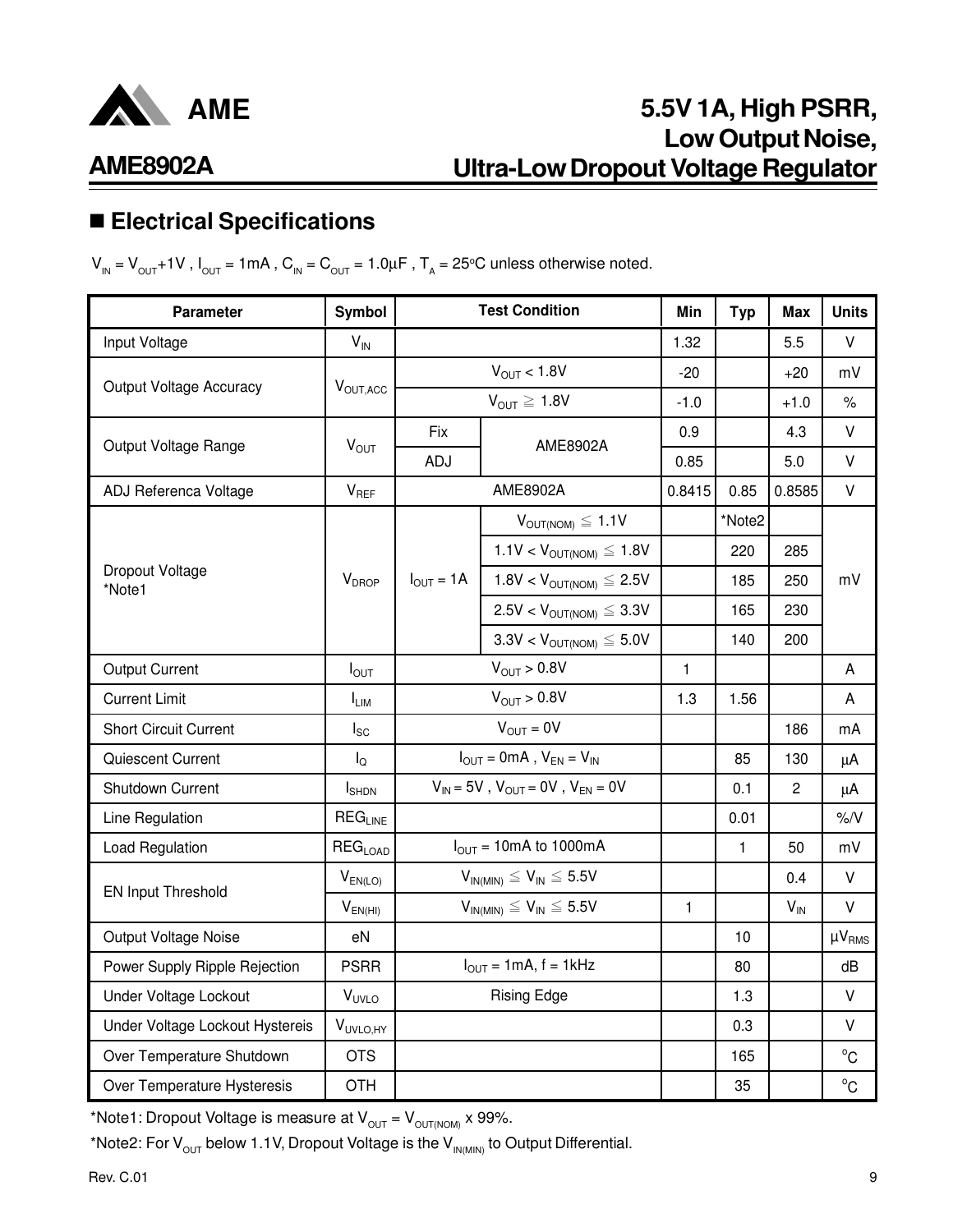

## n **Detailed Description**

#### **Overview**

The AME8902A is a low-dropout linear regulator (LDO) featuring low quiescent current with excellent line and load transient performance.

This LDO is designated for power-sensitive applications. The precision of band gap and error amplifier provides overall 1% accuracy together with low-output noise, high power supply rejection ratio(PSRR) and low-dropout voltage.

#### **Enable Pin**

The function of enable pin is activated in Active-High mode. During pulled-low mode, the MOS pass transistor is shut-off and all of internal circuits are powered down. When the EN pin is floating, the internal mode is pulled-down.

#### **Adjustable Version**

The output voltage of regulator is determind by external resistor dividers. While the external resistor divider is connected to ADJ pin, the output voltage is calculated by the following equation:

$$
V_{OUT}=V_{ADJ}\times(1+\frac{R1}{R2})
$$

 For AME8902A, the range of output voltage is from 0.85V to 5V.

 The value of R1 and R2 should be high enough to keep low quiescent current but the exceeding value of R1+R2 will reduce stability. In general, when the value of R1 and R2 is above 10KΩ, LDO will reach adequate stability and generate reasonable layout precautions. To improve stability characteristics, keep parasitics on the ADJ pin to a minimum and lower R1 and R2 values.

#### **Under-Voltage Lockout(UVLO)**

The AME8902A uses an undervoltage lockout circuit to keep the output shut-off until the internal circuitry is operating properly.

#### **Input and Output Capacitor Selection**

The AME8902A regulator is designed to stabilize a wide range of output capacitors. The ESR of output capacitor affects stability. Larger ESR value of the output capacitor decreases the peak deviations and improves transient response during large changes of current.

The different types of capacitor(aluminum, ceramic and tantalum) are with different characterizations, such as temperature and voltage coefficients. All of ceramic capacitors are manufactured with a variety of dielectrics, each with different behavior across temperature and applications. Commom dielectrics used are X5R, X7R and Y5V. It is recommended to use 1µF to 10µF X5R or X7R dielectric ceramic capacitors with 30mΩ to 50mΩ ESR range between device outputs and ground for stability. The AME8902A is designed to stabilize with low ESR ceramic capacitors and higher values of cpacitors and ESR could improve output stability. The ESR of output capacitor is very important because it generates a zero to provide phase lead for loop stability.

There is no requirement for the ESR on the input capacitor but it is voltage and temperature coefficient must be considered for the environment of device application.

#### **Auto Discharge**

The auto discharge function of AME8902A could quickly force the output voltage to zero. When the LDO is disabled, the auto discharge function quickly discharges the output capacitor, thereby reducing the output voltage to nearly zero. This function is very useful for the applications with quick ON/OFF function.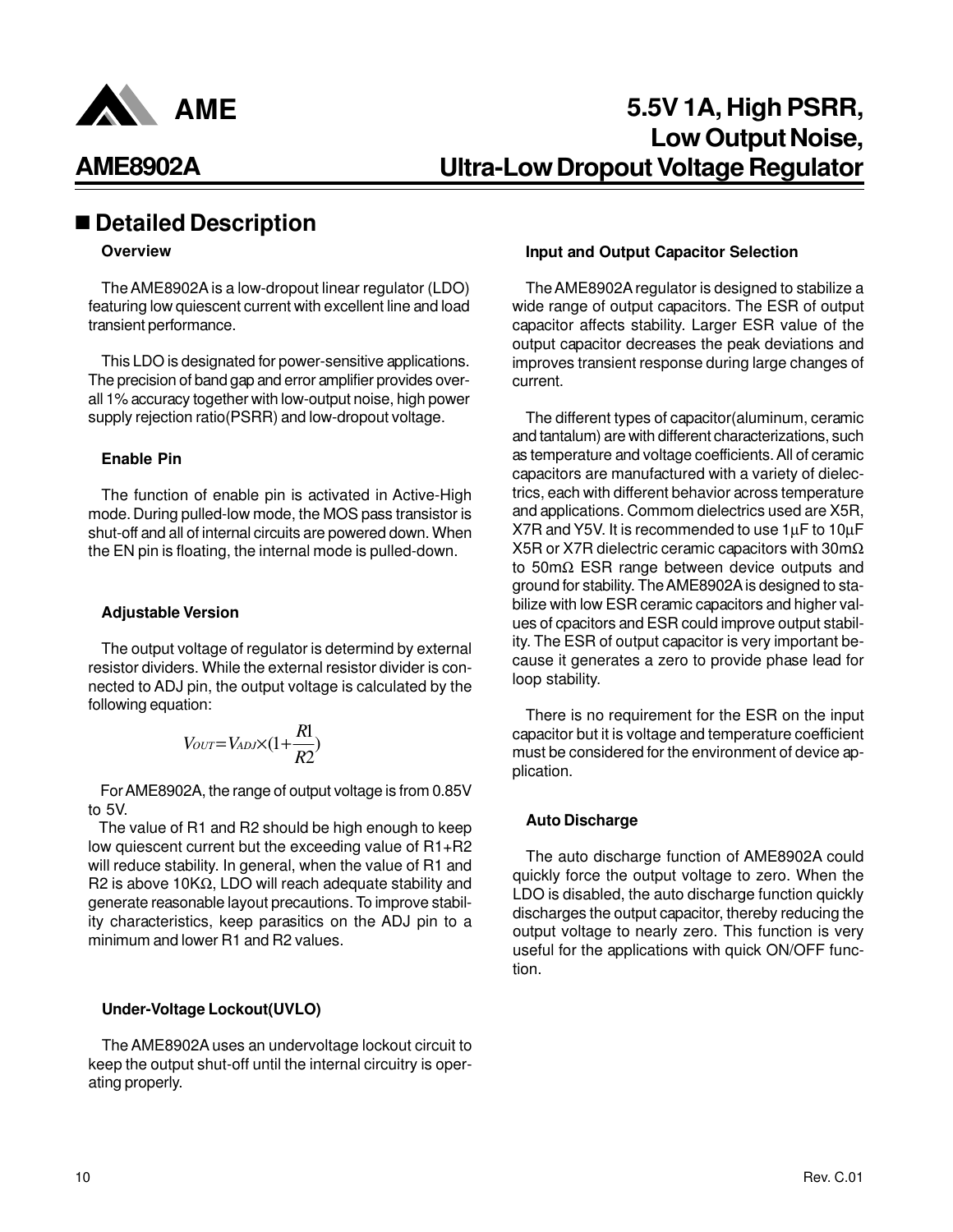

## ■ Detailed Description(Contd.)

#### **Thermal Consideration**

 The power handling capability of device will be limited by allowable operation junction temperature(125°C).

 The maximum output power of AME8902A is limited by the package' s maximum power dissipation. The calculation of package' s power dissipation is related to input voltage, output voltage and output current. The maximum of power dissipation should not exceed the package' s maximum power rating.

 $P_{MAX} = (V_{IN-MAX} - V_{OUT}) \times I_{OUT}$ 

Where:  $V_{IN-MAX}$  = maximum input voltage  $P_{MAX}$  = maximum power dissipation of the package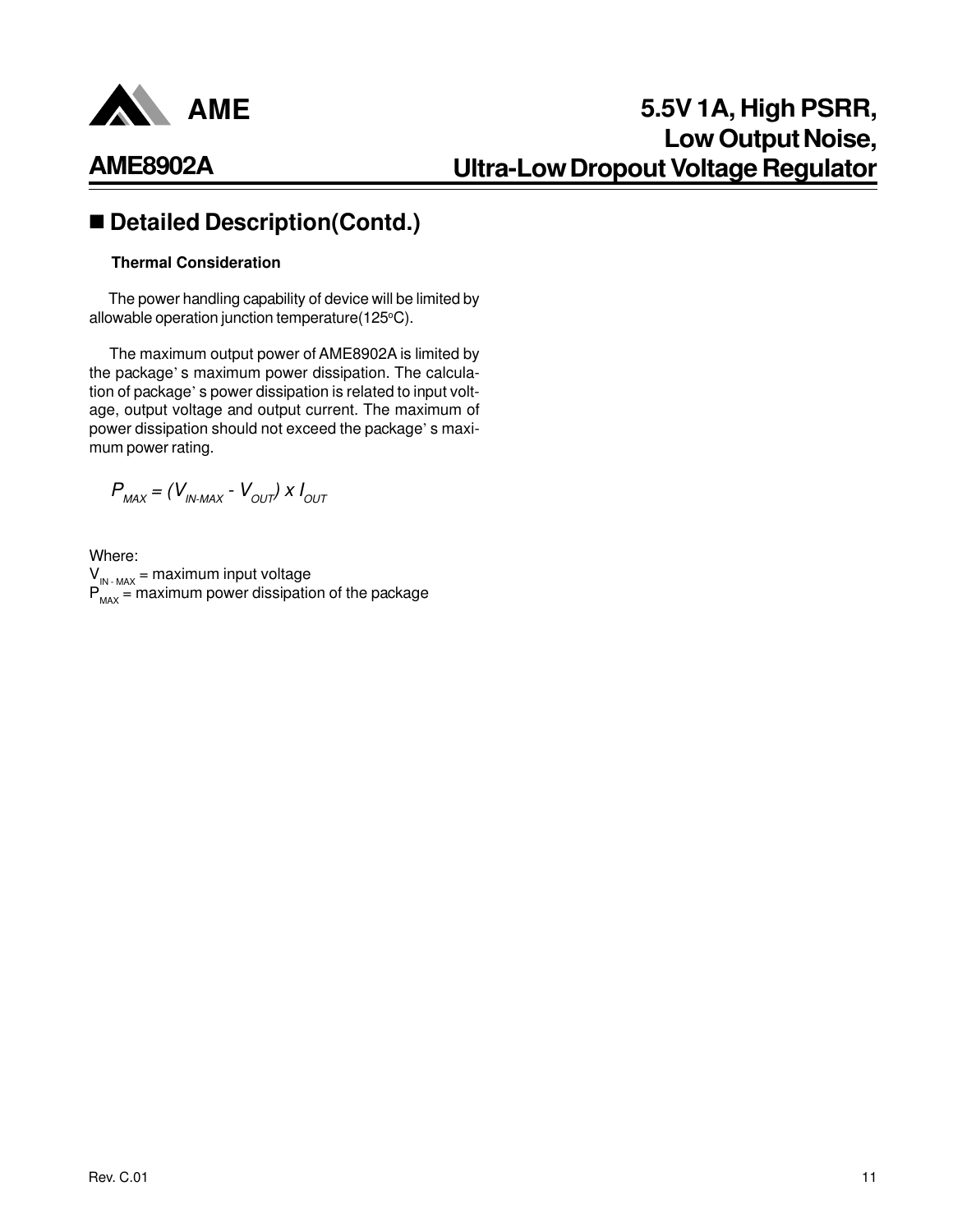

## ■ Characterization Curve





**Quiescent Current**



**Quiescent Current**

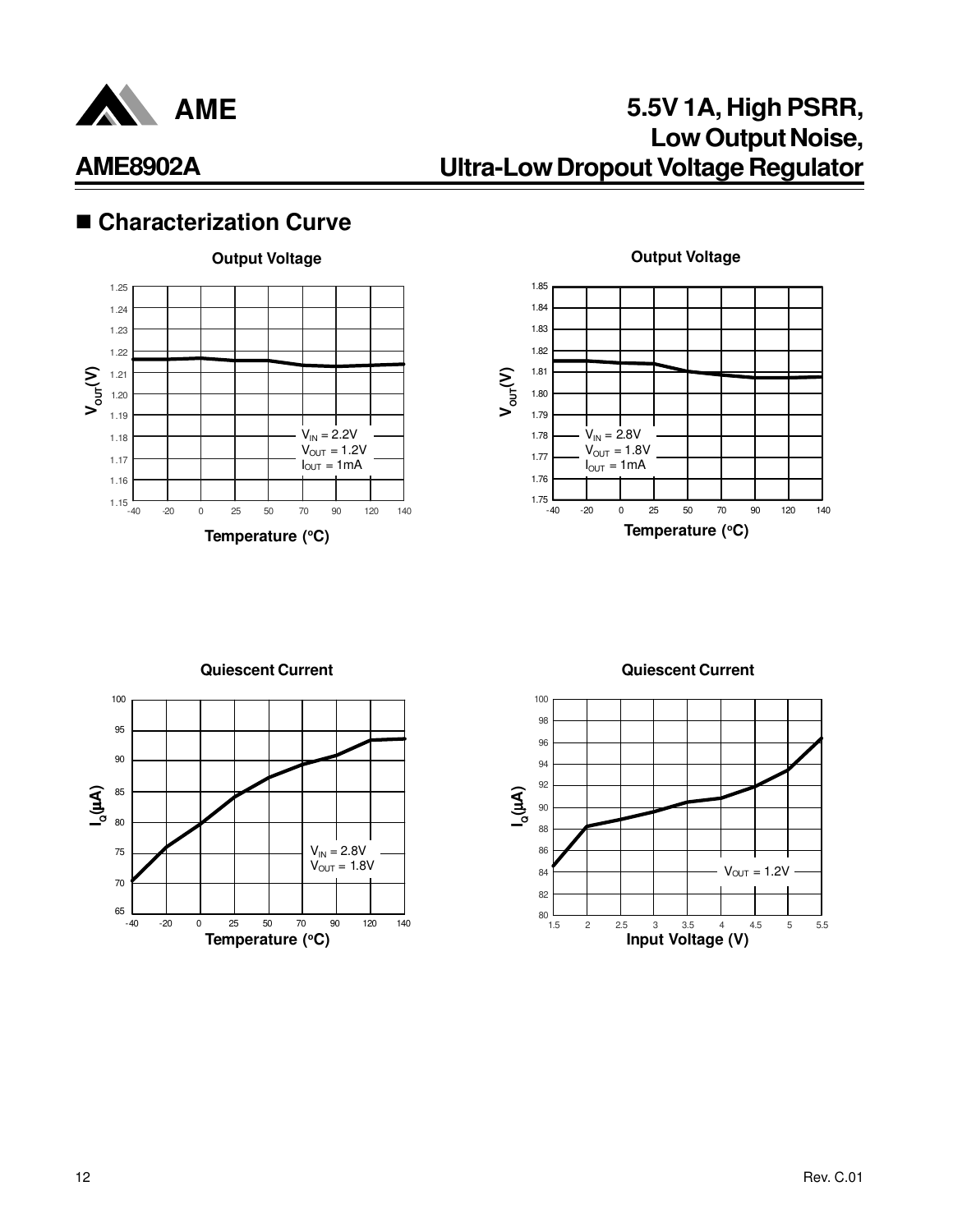

## **5.5V 1A, High PSRR, Low Output Noise, Ultra-Low Dropout Voltage Regulator**

## ■ Characterization Curve(Contd.)





**PSRR (dB)**  $V_{IN} = 2.8V$  $V_{OUT} = 1.8V$  $I_{\text{OUT}} = 500 \text{mA}$ 1 10 100 1k 10k 100k 1M 90.0 37.5 55.0 63.8 72.5 81.3 46.3 28.8  $20.0$ 

**PSRR vs Frequency PSRR vs Frequency**

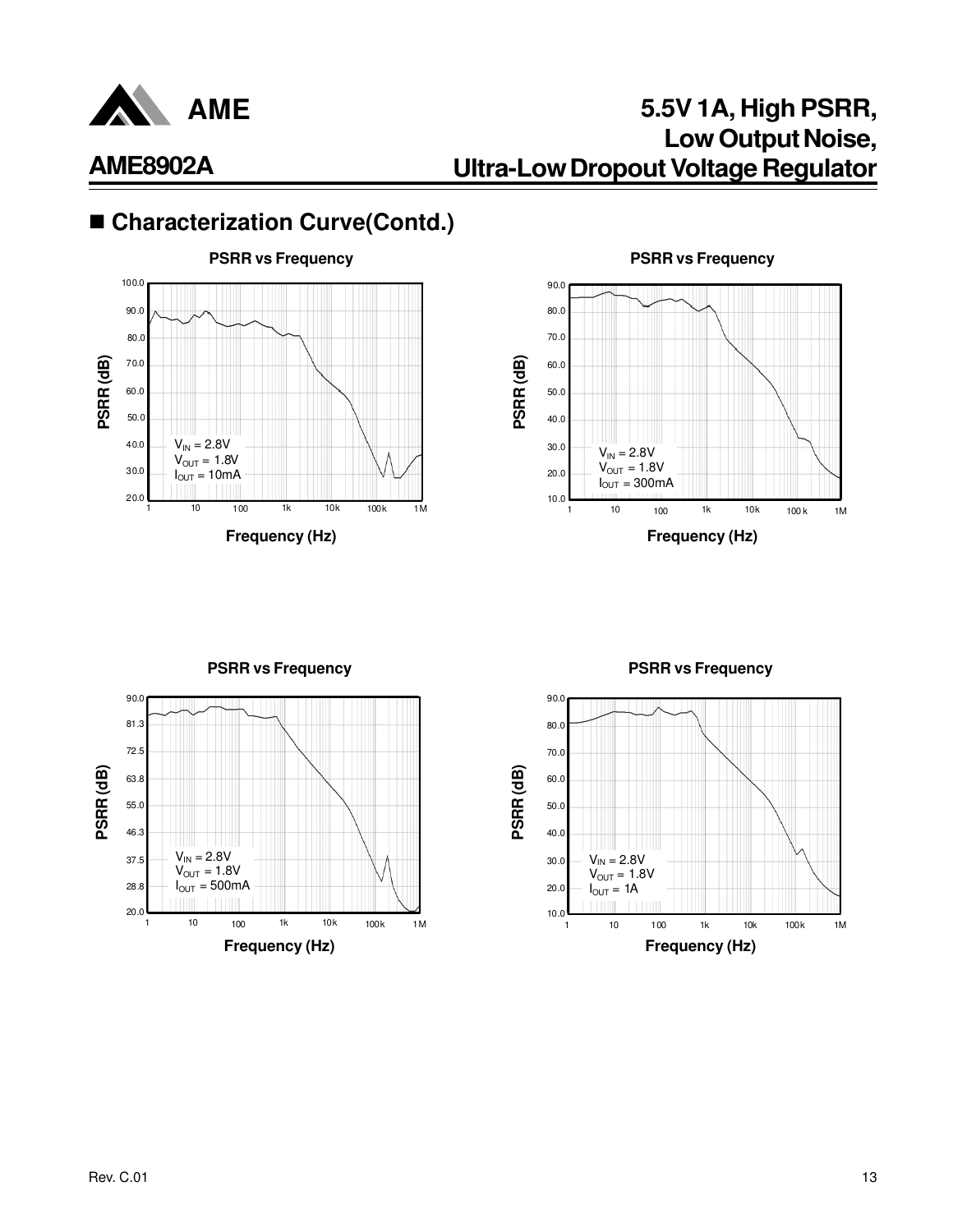

# ■ Characterization Curve(Contd.)



#### **Chip Enable Transient Response**



#### **1.**  $V_{IN} = 1V/Div$ **2.**  $V_{\text{OUT}} = 20 \text{mV/Div}$  $(V_{\text{OUT}} = 0.85V/I_{\text{OUT}} = 1A)$

- **3. EN = 1V/Div**
- **3. IOUT = 1A/Div**

#### **Load Transient Response Load Transient Response**



**3.**  $I_{\text{OUT}} = 1$ **A**/Div

**Chip Enable Transient Response**





**3.**  $I_{\text{OUT}} = 1$ **A/Div**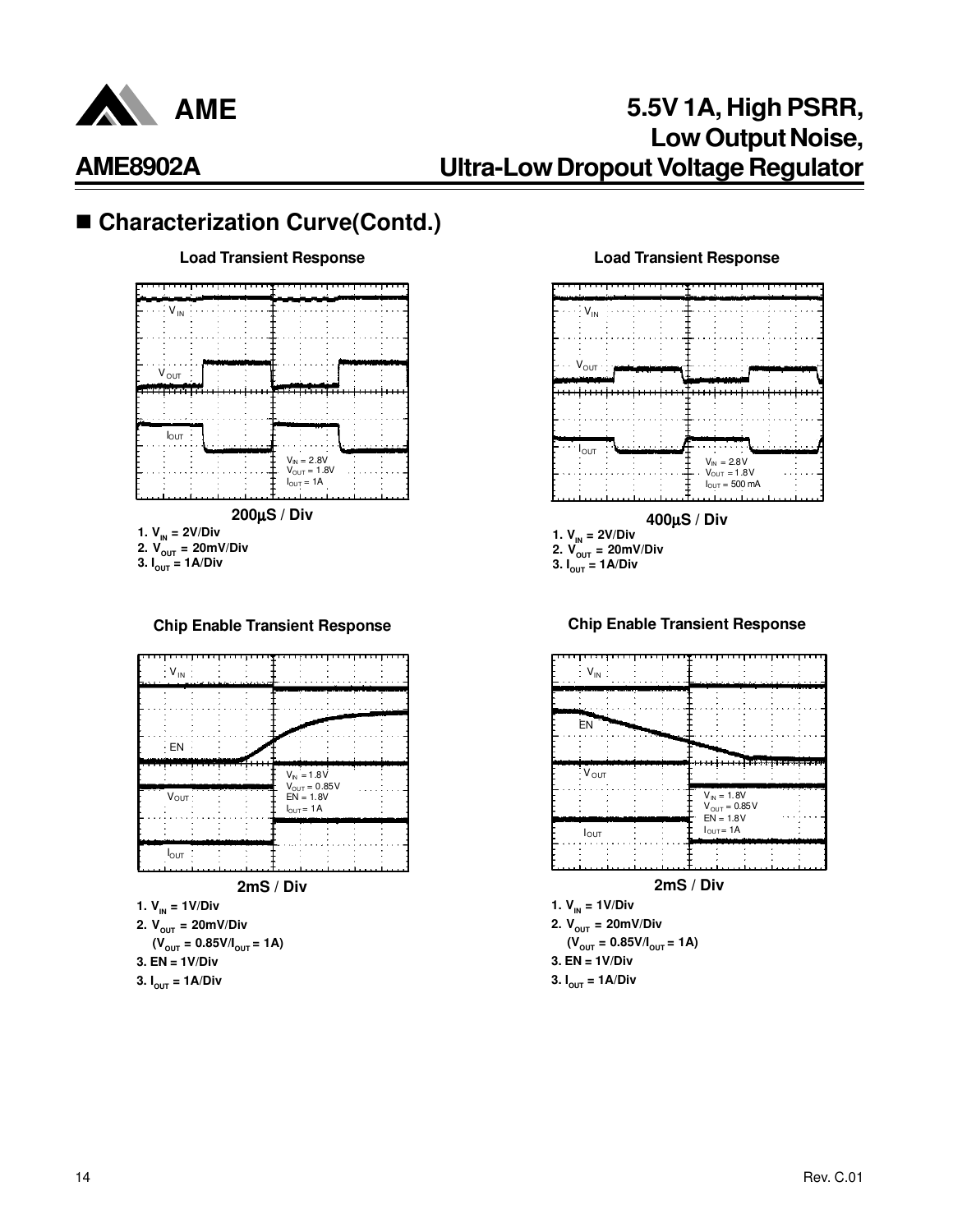

## n **Tape and Reel Dimension**

### **DFN-6D (2x2x0.75mm)**



**Carrier Tape, Number of Components Per Reel and Reel Size**

| Package                | <b>Carrier Width (W)</b> | Pitch (P)        | Pitch (P0)       | <b>Part Per Full Reel</b> | <b>Reel Size</b> |
|------------------------|--------------------------|------------------|------------------|---------------------------|------------------|
| DFN-6D<br>(2x2x0.75mm) | $8.0 \pm 0.1$ mm         | $4.0{\pm}0.1$ mm | $4.0 \pm 0.1$ mm | 3000pcs                   | $180±1$ mm       |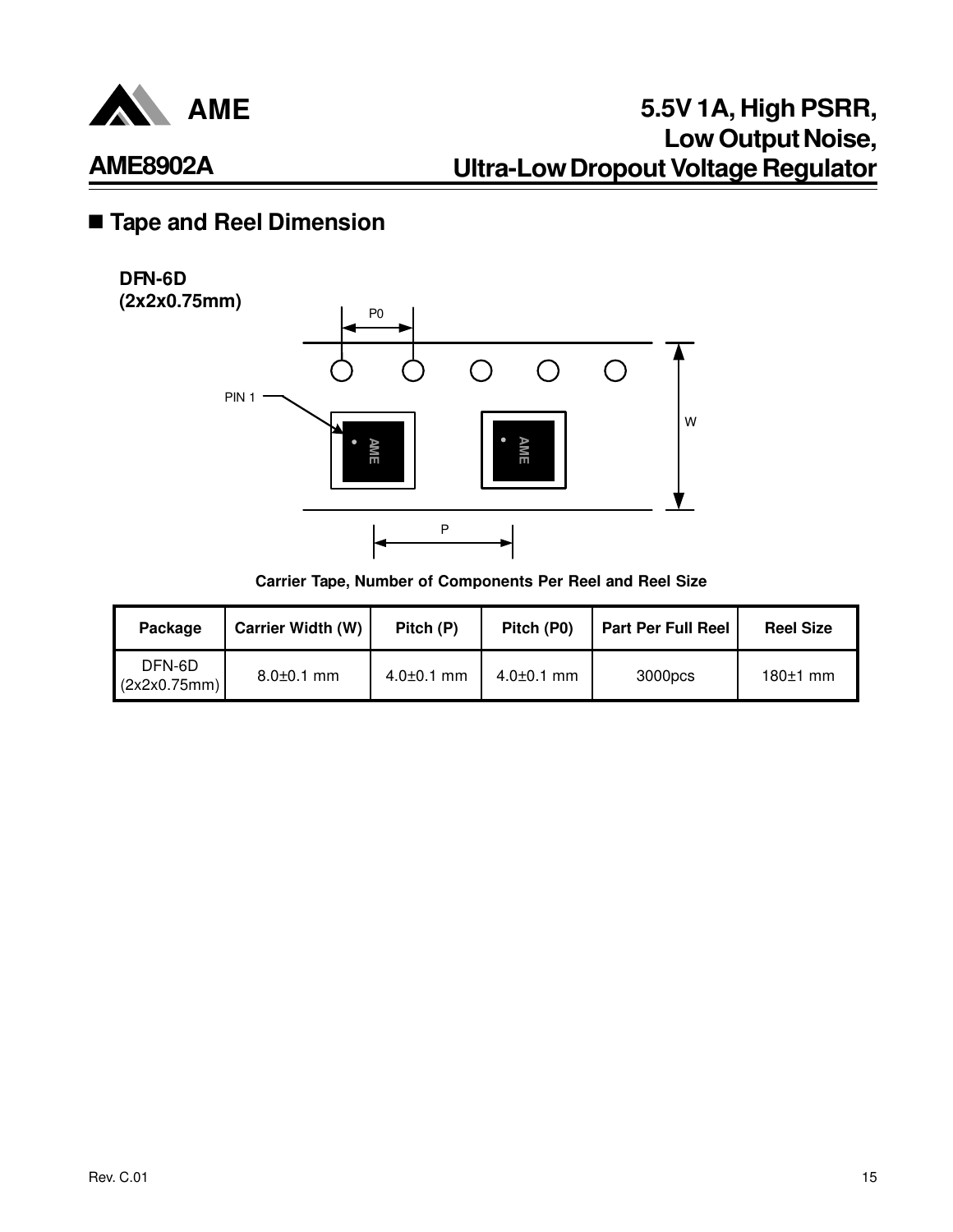

## ■ Tape and Reel Dimension(Contd.)





**Carrier Tape, Number of Components Per Reel and Reel Size**

| Package                | <b>Carrier Width (W)</b> | Pitch (P)        | Pitch (P0)       | <b>Part Per Full Reel</b> | <b>Reel Size</b> |
|------------------------|--------------------------|------------------|------------------|---------------------------|------------------|
| DFN-8C<br>(3x3x0.75mm) | $12.0 \pm 0.1$ mm        | $8.0 \pm 0.1$ mm | $4.0 \pm 0.1$ mm | 3000pcs                   | $330±1$ mm       |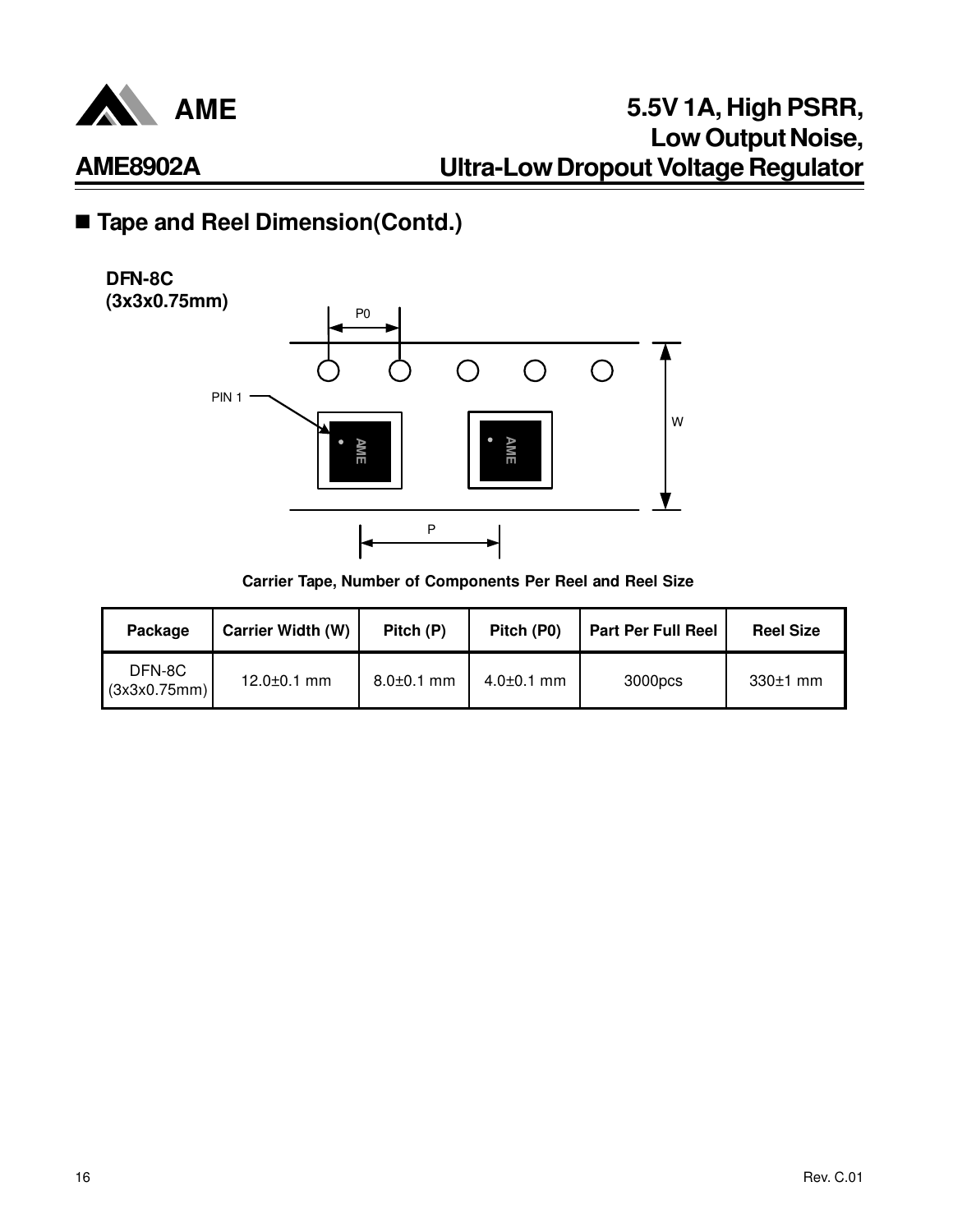

## **5.5V 1A, High PSRR, Low Output Noise, Ultra-Low Dropout Voltage Regulator**

## n **Package Dimension**

### **DFN-6D**

**(2x2x0.75mm)**







| <b>SYMBOLS</b> |            | <b>MILLIMETERS</b> | <b>INCHES</b> |            |  |
|----------------|------------|--------------------|---------------|------------|--|
|                | <b>MIN</b> | <b>MAX</b>         | <b>MIN</b>    | <b>MAX</b> |  |
| A              | 0.700      | 0.800              | 0.028         | 0.031      |  |
| D              | 1.900      | 2.100              | 0.075         | 0.083      |  |
| Е              | 1.900      | 2.100              | 0.075         | 0.083      |  |
| е              | 0.650 TYP  |                    | 0.026 TYP     |            |  |
| D <sub>1</sub> | 1.100      | 1.650              | 0.043         | 0.065      |  |
| E <sub>1</sub> | 0.600      | 1.050              | 0.024         | 0.041      |  |
| b              | 0.180      | 0.350              | 0.007         | 0.014      |  |
| L              | 0.200      | 0.450              | 0.008         | 0.018      |  |
| G              | 0.178      | 0.228              | 0.007         | 0.009      |  |
| G1             | 0.000      | 0.050              | 0.000         | 0.002      |  |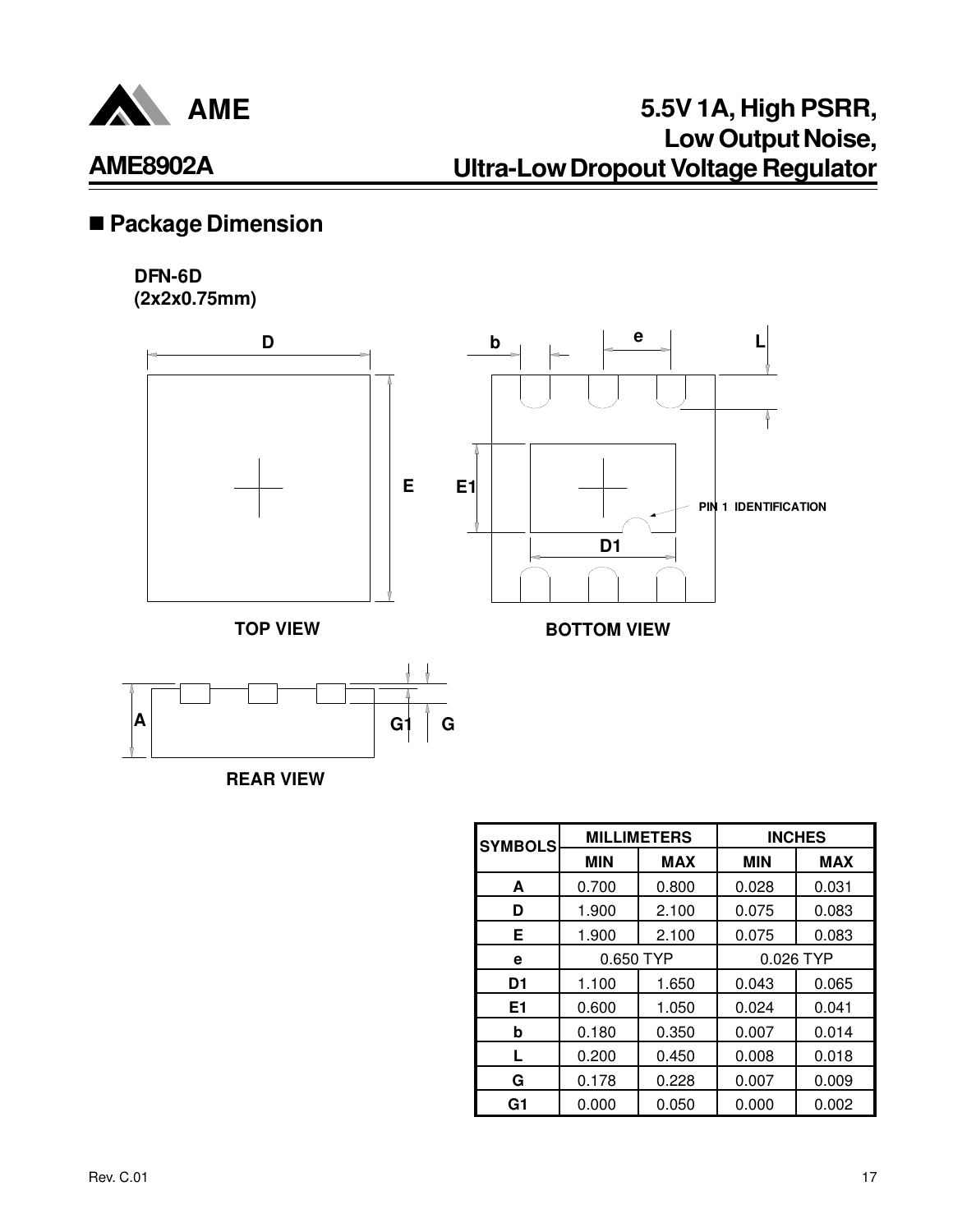

## ■ Lead Pattern Drawing(Contd.)

**DFN-6D (2x2x0.75mm)**



**Note:**

**1. Dimensions in Millimeters.**

**2. General tolerance +0.05mm unless otherwise specified.**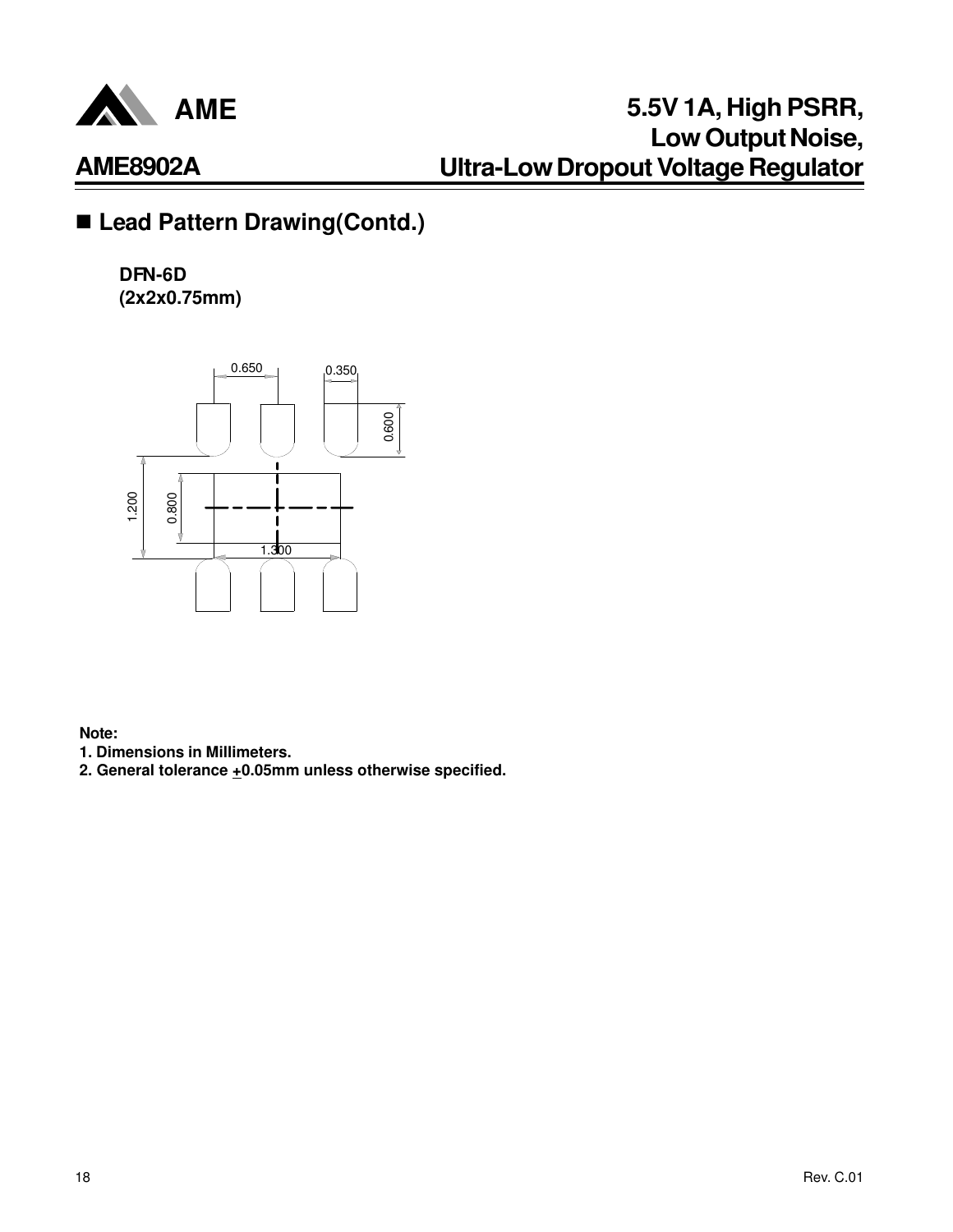

## ■ Package Dimension(Contd.)

### **DFN-8C (3x3x0.75mm)**



| <b>SYMBOLS</b> |            | <b>MILLIMETERS</b> | <b>INCHES</b> |            |  |
|----------------|------------|--------------------|---------------|------------|--|
|                | <b>MIN</b> | <b>MAX</b>         | <b>MIN</b>    | <b>MAX</b> |  |
| A              | 0.700      | 0.800              | 0.028         | 0.031      |  |
| D              | 2.900      | 3.100              | 0.114         | 0.122      |  |
| Е              | 2.900      | 3.100              | 0.114         | 0.122      |  |
| е              | 0.600      | 0.700              | 0.024         | 0.028      |  |
| D <sub>1</sub> | 2.200      | 2.400              | 0.087         | 0.094      |  |
| E1             | 1.400      | 1.600              | 0.055         | 0.063      |  |
| b              | 0.180      | 0.320              | 0.007         | 0.013      |  |
| L              | 0.375      | 0.575              | 0.015         | 0.023      |  |
| G              | 0.153      | 0.253              | 0.006         | 0.010      |  |
| G1             | 0.000      | 0.050              | 0.000         | 0.002      |  |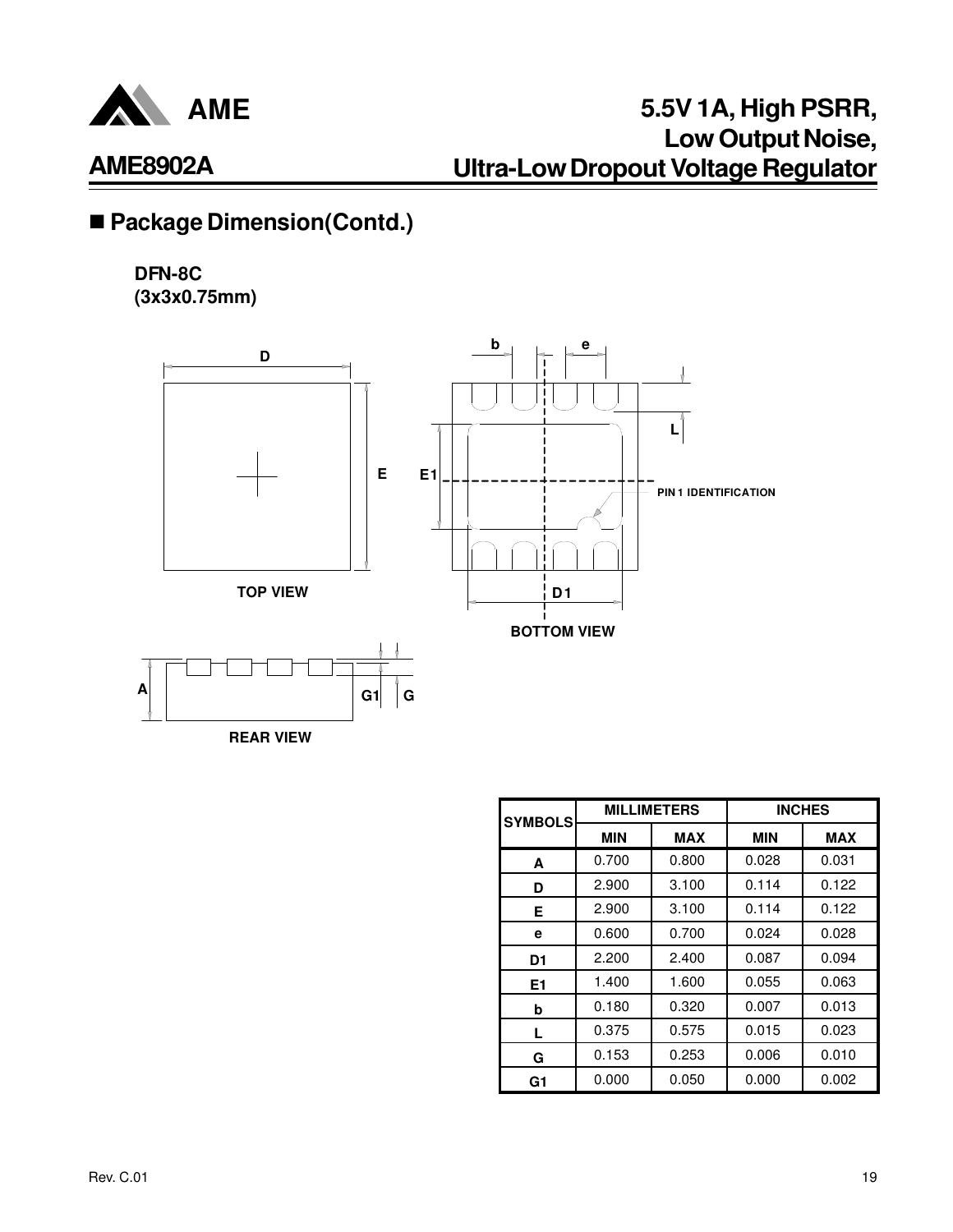

## ■ Lead Pattern Drawing(Contd.)

**DFN-8C (3x3x0.75mm)**



**Note:**

- **1. Dimensions in Millimeters.**
- 2. General tolerance  $\pm$ 0.05mm unless otherwise specified.